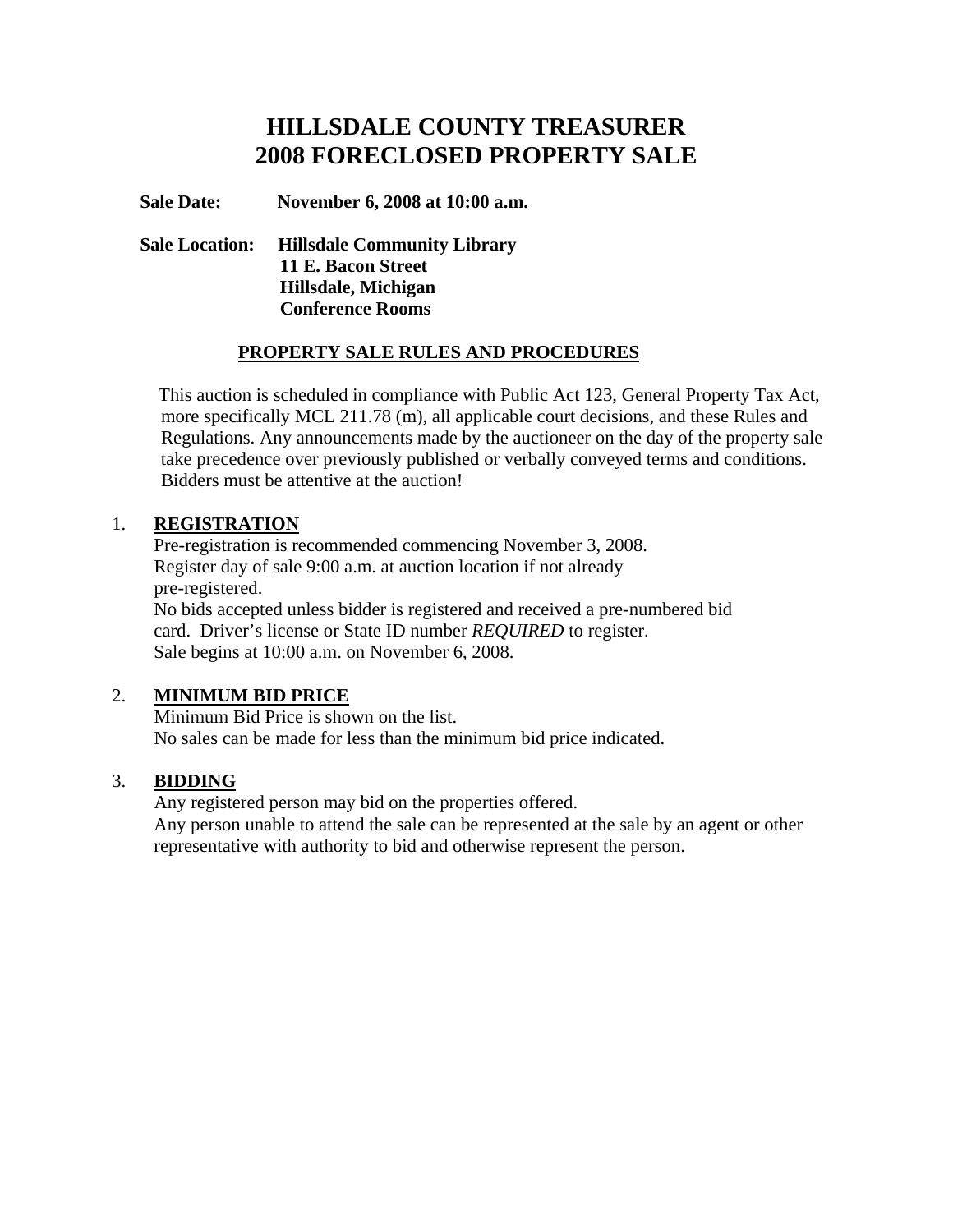Registered bidder is legally and financially responsible for all parcels bid upon whether representing yourself or acting as an agent.

 Each sale unit will be offered in the order appearing on the list. Each sale unit may be offered separately or in combination with an adjoining parcel and will be sold in whichever manner brings the highest total price.

 Each sale will be awarded to the individual bidding the highest amount, equal to or greater than the minimum bid.

*An oral bid accepted at public action is a legal and binding contract to purchase a parcel.* 

*No sealed bids will be accepted and the Hillsdale County Treasurer reserves the right to reject any or all bids. BIDS WILL BE ACCEPTED IN INCREMENTS OF \$25.00 OR MORE STARTING WITH THE INDICATED MINIMUM BID. ONCE THE BID IS \$5,000.00 OR MORE, ALL BIDS MUST BE IN INCREMENTS OF \$100.00 OR MORE. Bids must be in whole dollar amounts.*

# 4. **TERMS OF SALE**

Properties are sold on an as-is basis.

 A down payment of 25% is required on all parcels that are not paid in full on the day of the sale.

Full purchase price must be paid by 5:00 p.m. on November 7, 2008.

Bidder is responsible to already have acceptable funds available for payment.

 Only Cash or Cashier's Checks or a Wire Payment to our bank are accepted as payment. **NO** personal checks, business checks, money orders or charge cards will be accepted.

On any parcel or combination of parcels where the total selling price is \$15,000.00 or more, we will give the bidder an additional fourteen (14) days to pay the 75% due on the balance of the purchase. We will require a letter of credit from your bank or brokerage firm to confirm you qualify for this extension of time to pay the balance of your purchase. The letter of credit must be presented when you make the 25% down payment on the day of the auction. Bidders who qualify for the 14 day extension and fail to pay in full by November 20, 2008 will forfeit their down payment, all rights to the property bid upon and will be banned from bidding at all future Hillsdale County land auctions.

 All pre-issued cashier's checks should be made payable to the bidder, and may be signed over to the Hillsdale County Treasurer for successful purchases. The Hillsdale County Treasurer will issue checks back to buyers who owe less than the amount of the pre-prepared cashier's checks. Cashier's checks retrieved for the exact amount during or after the auction should be made payable to the Hillsdale County Treasurer. All monies paid and all properties bid upon will be forfeited if the purchaser fails to consummate any part of any purchase by 5:00 p.m. November 7, 2008. Bidders who fail to consummate a purchase by 5:00 p.m. November 7, 2008 will be banned from bidding at all future Hillsdale County land auctions. This deadline does not apply to those buyers who qualify for the 14 day payment extension.

## **THE COUNTY TREASURER RESERVES THE RIGHT TO CANCEL THE SALE, AT ANY TIME.**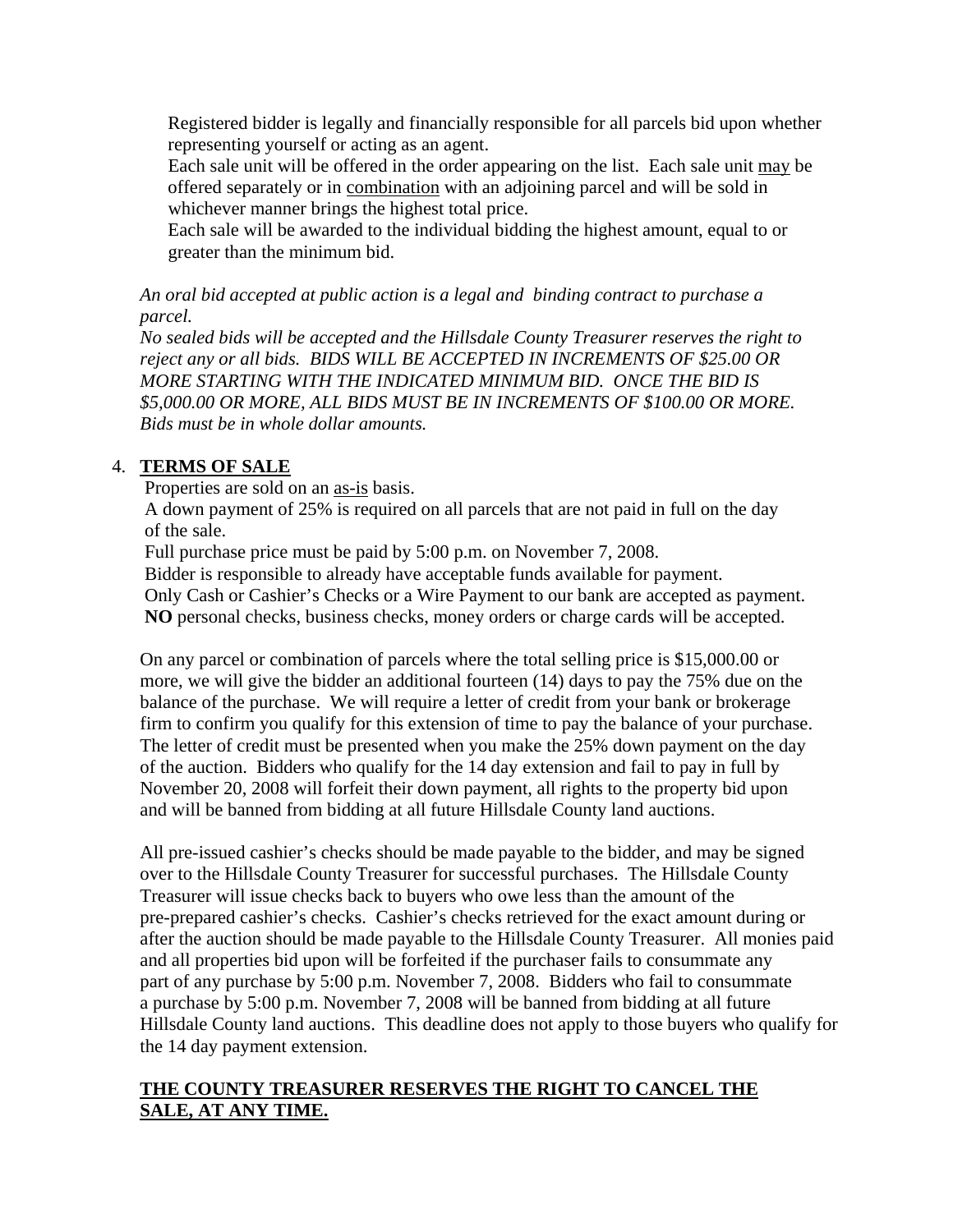*Any announcements made by the auctioneer on the day of the sale take precedence over previously published or verbally conveyed terms and conditions. Bidders must be attentive at the auction!* 

#### 5. **PROPERTIES OFFERED**

 The properties were foreclosed for delinquent real property taxes and are offered for sale as required by state law and order of the Circuit Court for the  $1<sup>st</sup>$  Circuit, State of Michigan.

Under state law:

- \* Redemption rights to the properties have expired.
- \* All prior recorded and unrecorded interest in the properties were extinguished by court order, except visible or recorded easements or rights-of-way, private deed restrictions, or certain other restrictions or governmental interest in the properties imposed by the State of Michigan.
- \* All liens against the properties under Michigan law, except for future installments of special assessments and certain liens recorded by the State of Michigan were cancelled.
- \* Subject to these exceptions, fee simple title to the properties has vested in the Hillsdale County Treasurer.

The properties are offered for sale as-is. The Hillsdale County Treasurer makes no representations or claims regarding the property, including, but not limited to, fitness for purpose, ingress/egress conditions, covenants, or restrictions.

The properties remain subject to any applicable state, county or local zoning or building codes or ordinances.

The Hillsdale County Treasurer does not guarantee the usability or access to any of the properties. It is the responsibility of prospective purchasers to do their own research as to the use of the properties for their intended purpose and to make a personal inspection of the property to determine if it will be suitable for the purpose for which it is being purchased. Occupied structures may not be entered without the occupant's permission. Secured vacant structures may not be entered.

The properties may be subject to flooding. Any new construction or reconstruction should be elevated above the 100-year flood plain. Also, any filling, dredging or other permanent construction below the ordinary high-water mark of the water body involved, or earth change may be subject to restrictions under state law. The properties may also be subject to wetlands protection under Part 303 the Natural Resources and Environmental Protection Act, 1994 PA 451, as amended.

#### 6. **PURCHASE CERTIFICATES**

 Successful bidders will be issued a receipt for their purchases, upon payment. Purchasers will be entitled to deeds for the property descriptions identified by the assigned sale unit numbers noted on the purchase certificates.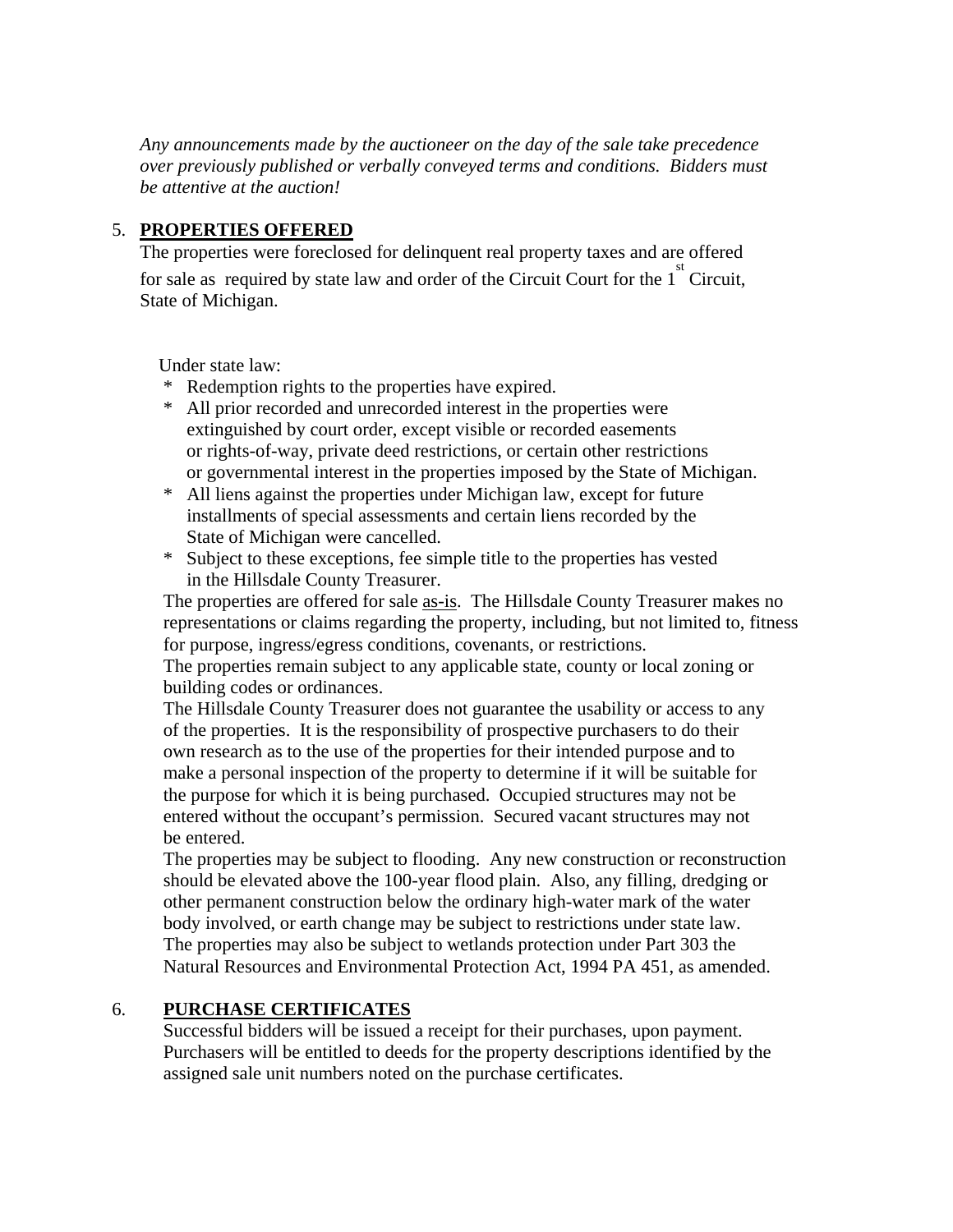## 7. **TITLE BEING CONVEYED**

#### **Quit claim deeds will be issued conveying only such title vested in the County Treasurer through tax foreclosure under state law.**

Title insurance companies may or may not issue title insurance on properties purchased at this sale.

 County Treasurer makes no representation as to the availability of title insurance. UNAVAILABILITY OF TITLE INSURANCE IS NOT GROUNDS FOR RECONVEYANCE TO THE COUNTY TREASURER.

 After purchase, a purchaser may incur legal costs for a quiet title action to satisfy the requirements of title insurance companies in order to obtain title insurance.

#### 8. **DEFERRED ASSESSMENTS AND DISCLOSURES**

 Deferred assessments that are reported to the County Treasurer when it acquires title to tax-reverted parcels are included in the minimum bids. Purchasers may be responsible for deferred assessments that were not reported to the County Treasurer.

#### 9. **POSSESSION OF PROPERTY**

 No purchaser should take physical possession of any property bid upon at this sale until a deed has been executed and delivered to the purchaser. Steps should be taken to protect your equity in property purchased by securing vacant structures against entry and obtaining insurance for property with buildings. Buyers are responsible for contacting local units of government to prevent possible demolition of structures situated on parcels. Buyers are responsible for eviction of anyone currently occupying the property.

# 10. **CONDITIONS**

 Purchaser accepts the premises in its present **as-is** condition, and releases the Hillsdale County Treasurer from all liability whatsoever arising from any condition of the premises, whether now known or subsequently discovered. Including but not limited to all claims based on environmental contamination of the premises.

 **A person who acquires property that is contaminated (a facility pursuant to Section 20101 (1) (I) of the Natural Resources and Environmental Protection Act (NREPA), 1994, P.A. 451, as amended) as a result of release(s) of a hazardous substances(s) may become liable for all costs of cleaning up the property and any other properties impacted by the release(s). Liability may be imposed upon the person acquiring the property even in the absence of any personal responsibility for, or knowledge of, the release. Protection from such liability may be obtained by conducting a Baseline Environmental Assessment (BEA) as provided for under Section 20126(1) @ of NREPA. However, the BEA must be conducted prior to or within 45 days of the earliest date of purchase or occupancy of the property.**